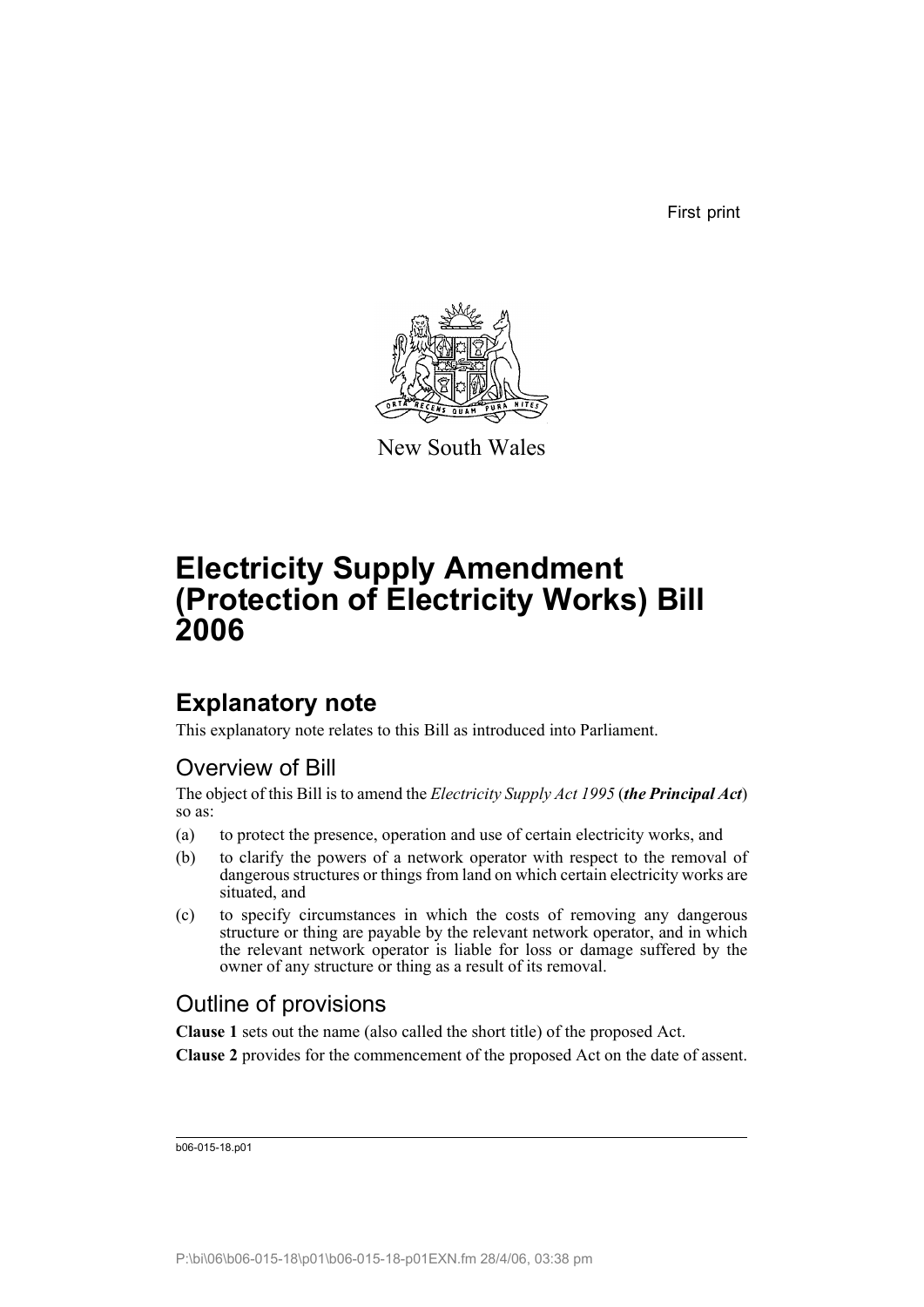Explanatory note

**Clause 3** is a formal provision that gives effect to the amendments to the *Electricity Supply Act 1995* set out in Schedule 1.

**Clause 4** is a formal provision for the repeal of the proposed Act after its effect is spent.

### **Schedule 1 Amendments**

#### **Protection of electricity works**

**Schedule 1 [3]** inserts proposed section 53 into the Principal Act. The new section applies to electricity works situated in, on or over land as at the commencement of the proposed Act, together with any repairs, replacements, modifications and upgrades of those works, but does not apply to works whose presence in, on or over the land is protected by a registered easement. The proposed section prevents legal action from being taken against a network operator by reason of the presence, operation or use of any such works, and states that, as between the owner of the land and the network operator, the presence, operation and use of any such works is taken to be lawful. However, the proposed section preserves any civil liability for negligence that may arise from the operation, use, maintenance, repair, replacement, modification, upgrade or removal of any such works.

#### **Removal of dangerous structures and things**

Section 49 of the Principal Act enables a network operator to take action to remove structures and things that endanger its electricity works.

**Schedule 1 [2]** inserts new subsections (7), (8) and (9) into section 49.

Proposed subsection (7) ensures that such action may be taken even if the works concerned are situated on land owned or occupied by the person having control of the structure or thing concerned.

Proposed subsection (8) provides that subsection (5) (which would otherwise enable a network operator to recover the cost of removing a structure or thing from the person having control of it) does not apply, in relation to certain classes of structure or thing, where the person having control of the structure or thing owns or occupies the land on which the works are situated.

Proposed subsection (9) provides that, in the circumstances in which proposed subsection (8) applies, the network operator must bear the costs of removing the structure or thing, and is liable to the owner of the structure or thing for any loss or damage suffered by the owner as a consequence of its removal.

**Schedule 1 [1]** substitutes section 49 (1) so as to align its wording with that of section 48 (1) (an analogous provision dealing with the hazards to electricity works that are posed by trees).

Explanatory note page 2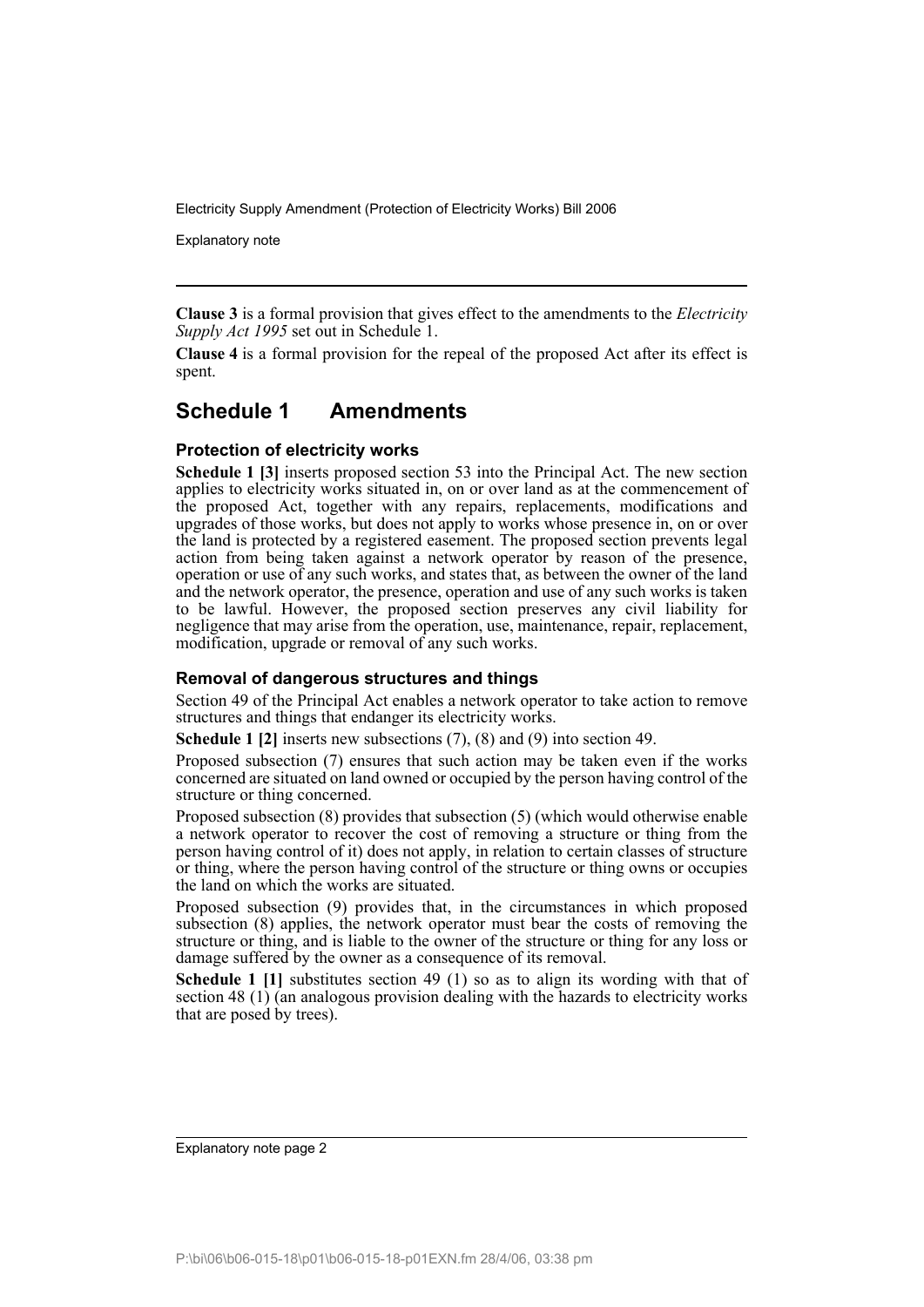Explanatory note

#### **Savings and transitional provisions**

**Schedule 1 [4]** amends clause 1 of Schedule 6 so as to enable regulations under the principal Act to make provision of a savings or transitional nature consequent on the enactment of the proposed Act.

**Schedule 1 [5]** inserts a new Part 7 into Schedule 6. The proposed Part contains the following clauses:

- (a) a definitions clause (**proposed clause 47**),
- (b) a clause that prevents a court that is hearing proceedings commenced before this Bill was introduced into Parliament from ordering the modification or removal of existing electricity works of the kind to which proposed section 53 applies (**proposed clause 48**),
- (c) a clause that applies proposed section 53 to legal proceedings commenced after this Bill was introduced into Parliament, so precluding any action based on the presence, operation or use of existing electricity works of the kind to which proposed section 53 applies (**proposed clause 49**).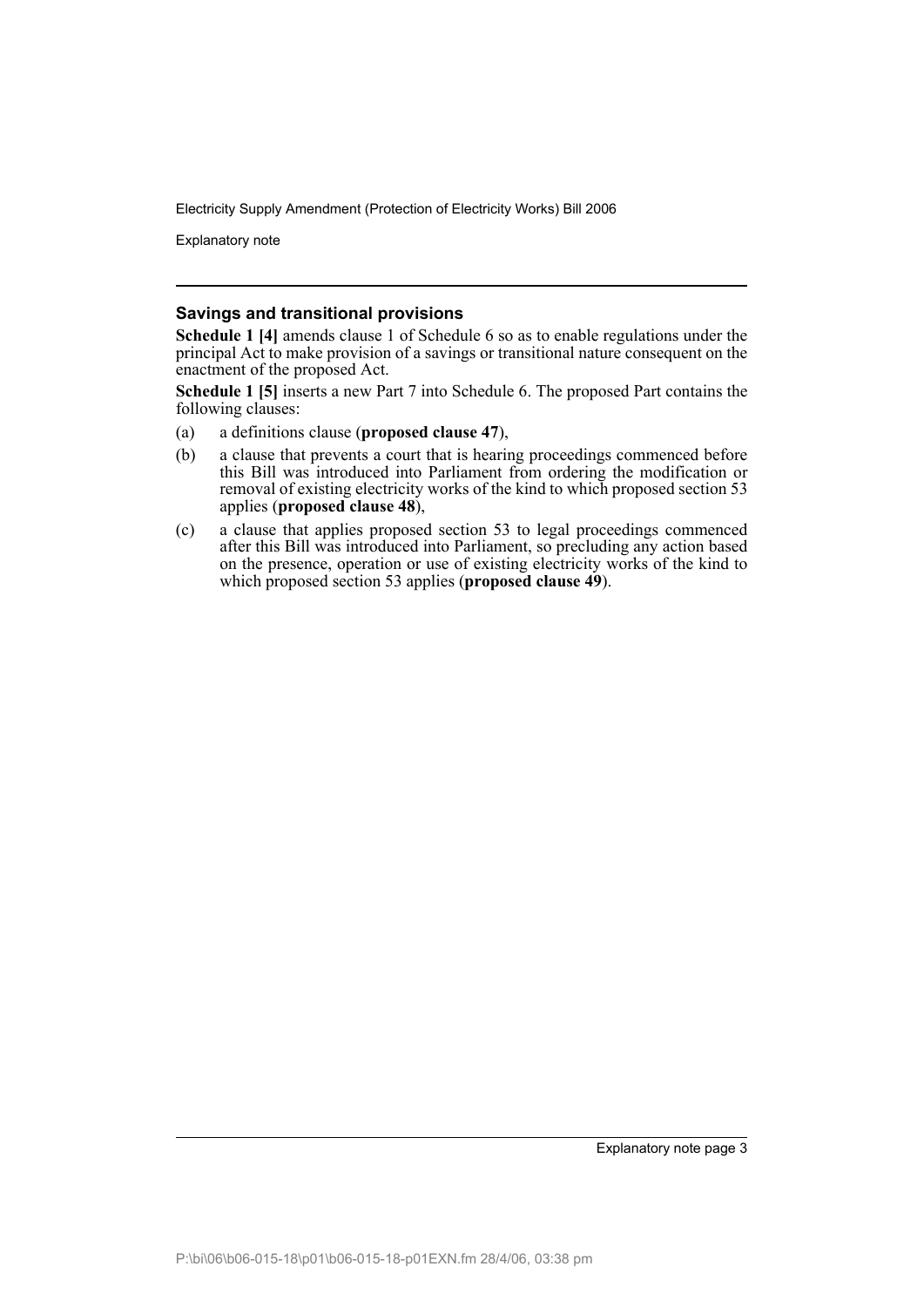Explanatory note

Explanatory note page 4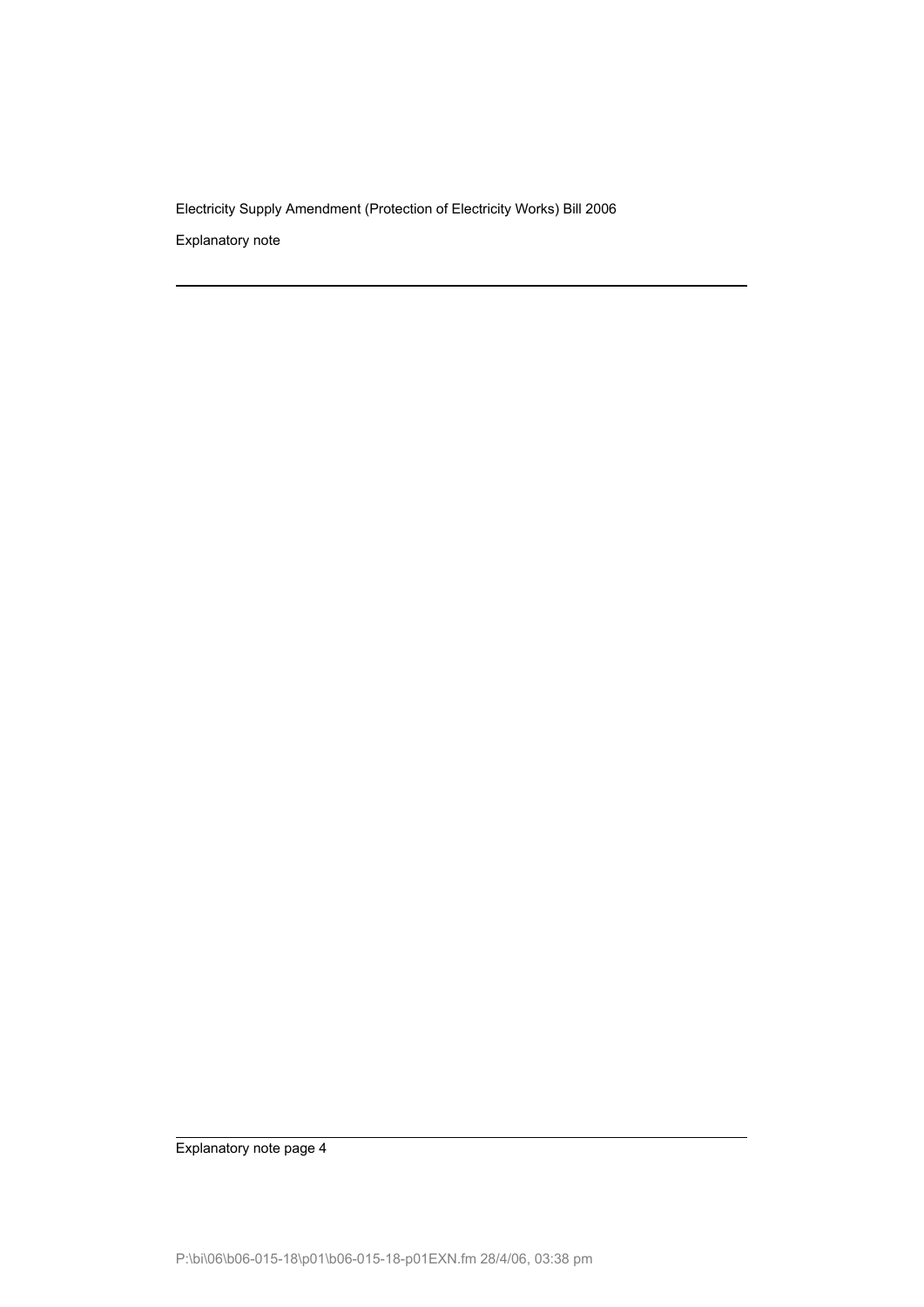First print



New South Wales

# **Electricity Supply Amendment (Protection of Electricity Works) Bill 2006**

## **Contents**

|                                                | Page |
|------------------------------------------------|------|
| Name of Act                                    |      |
| Commencement                                   | 2.   |
| Amendment of Electricity Supply Act 1995 No 94 | 2    |
| Repeal of Act                                  | 2    |
| Schedule 1 Amendments                          | 3    |
|                                                |      |

b06-015-18.p01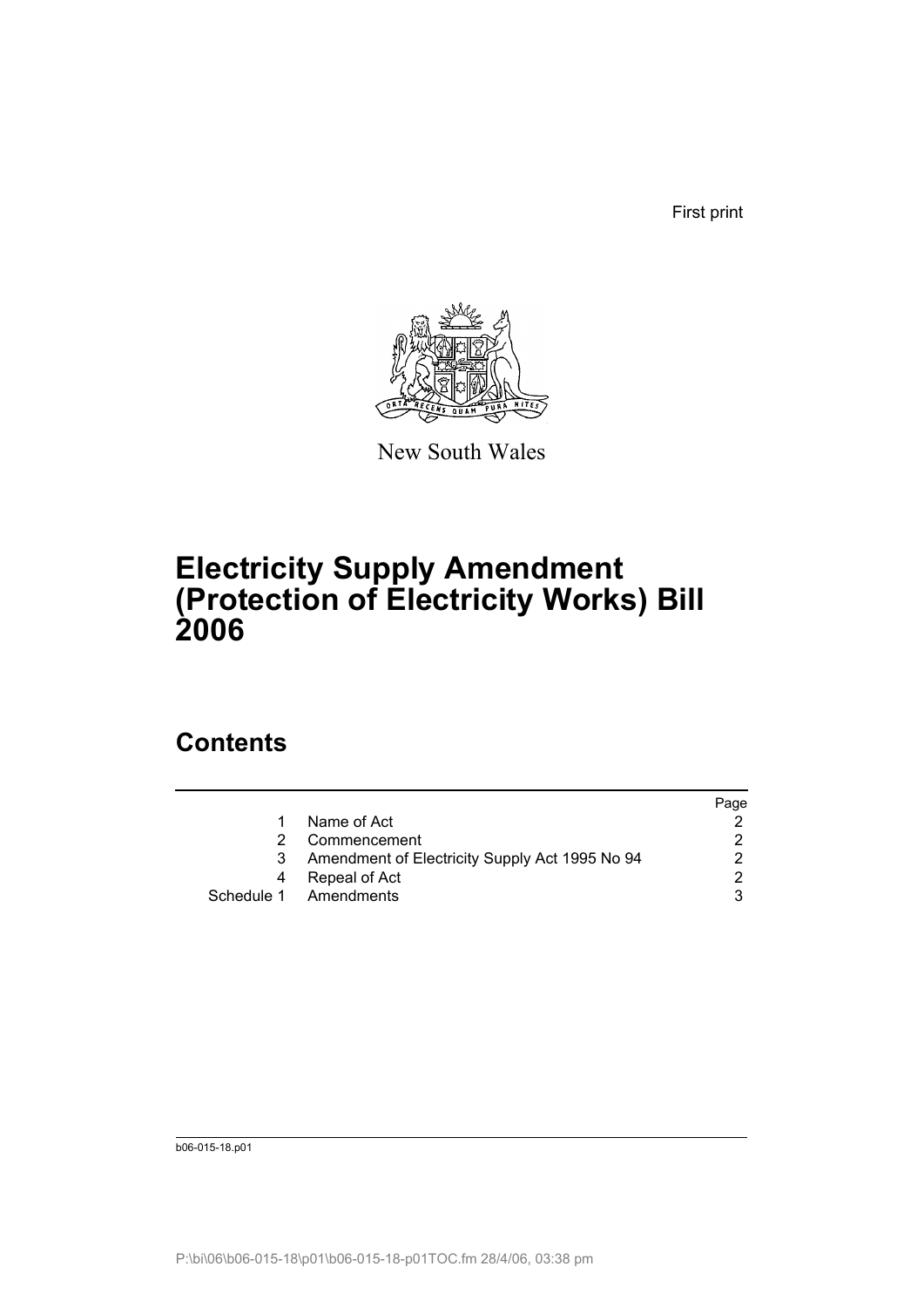Contents

Page

Contents page 2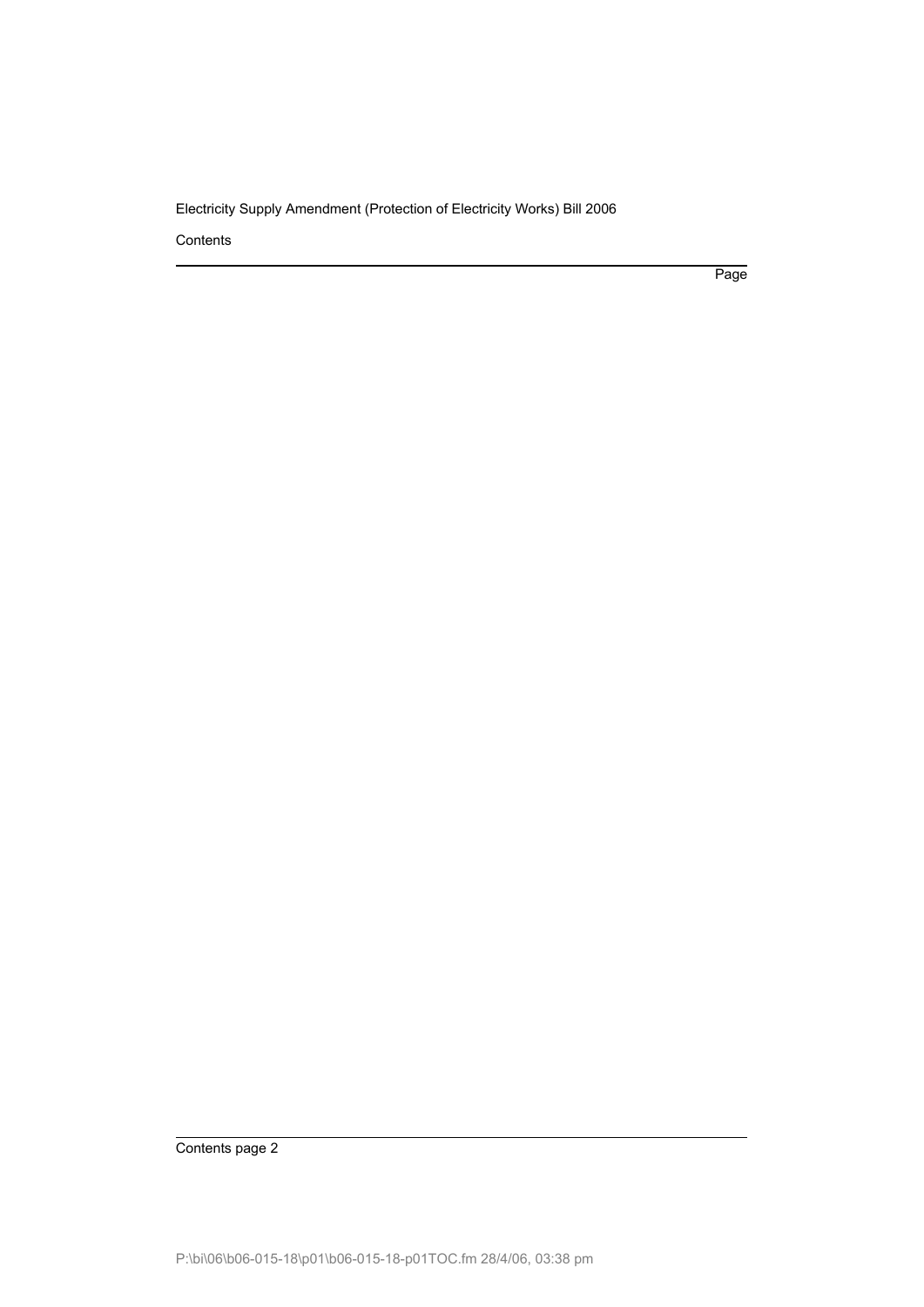

New South Wales

# **Electricity Supply Amendment (Protection of Electricity Works) Bill 2006**

No , 2006

### **A Bill for**

An Act to amend the *Electricity Supply Act 1995* so as to protect the presence, operation and use of certain electricity works and clarify the provisions of that Act with respect to the removal of structures and things that may endanger electricity works; and for other purposes.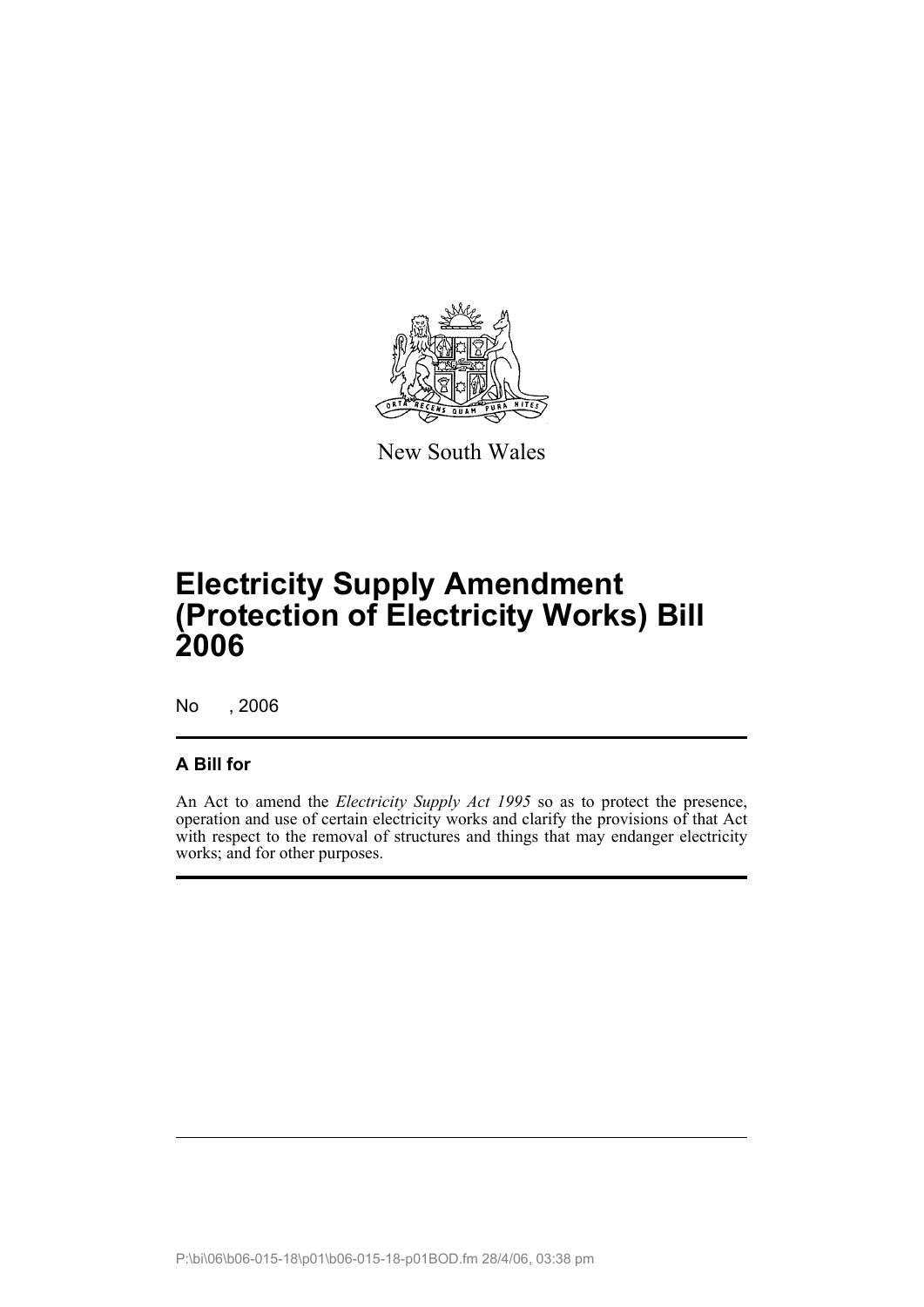<span id="page-7-3"></span><span id="page-7-2"></span><span id="page-7-1"></span><span id="page-7-0"></span>

|              |                                                | The Legislature of New South Wales enacts:                                                                                                                | 1              |
|--------------|------------------------------------------------|-----------------------------------------------------------------------------------------------------------------------------------------------------------|----------------|
| 1            |                                                | Name of Act                                                                                                                                               | 2              |
|              |                                                | This Act is the <i>Electricity Supply Amendment (Protection of Electricity</i><br><i>Works</i> ) Act 2006.                                                | 3<br>4         |
| $\mathbf{2}$ |                                                | <b>Commencement</b>                                                                                                                                       | 5              |
|              |                                                | This Act commences on the date of assent.                                                                                                                 | 6              |
| 3            | Amendment of Electricity Supply Act 1995 No 94 |                                                                                                                                                           | $\overline{7}$ |
|              |                                                | The <i>Electricity Supply Act 1995</i> is amended as set out in Schedule 1.                                                                               | 8              |
| 4            | <b>Repeal of Act</b>                           |                                                                                                                                                           | 9              |
|              | (1)                                            | This Act is repealed on the day following the day on which this Act<br>commences.                                                                         | 10<br>11       |
|              | (2)                                            | The repeal of this Act does not, because of the operation of section 30<br>of the <i>Interpretation Act 1987</i> , affect any amendment made by this Act. | 12<br>13       |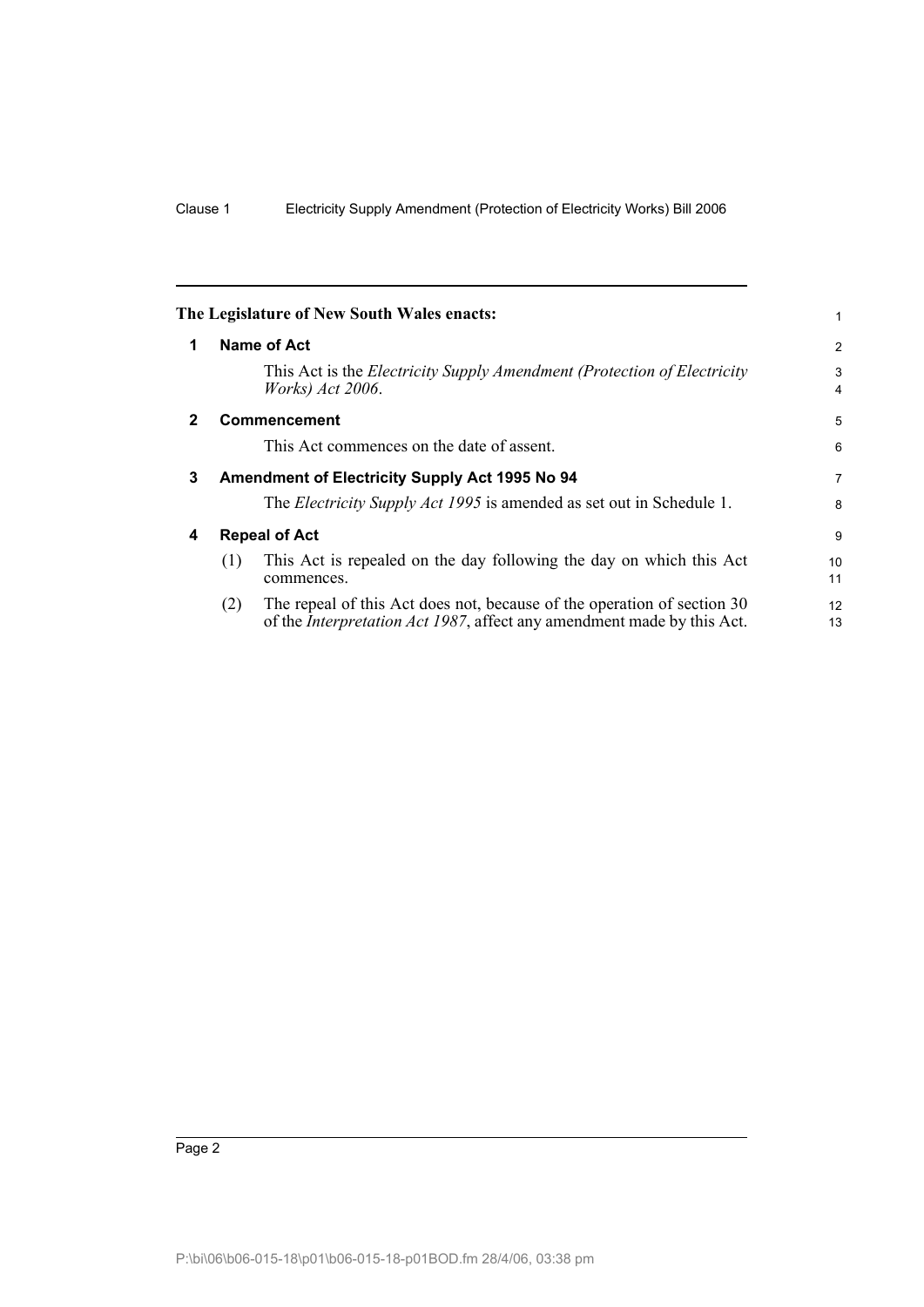Amendments **Amendments** Schedule 1

#### <span id="page-8-0"></span>**Schedule 1 Amendments** (Section 3) **[1] Section 49 Obstruction of electricity works** Omit section 49 (1). Insert instead: (1) This section applies if a network operator has reasonable cause to believe that any structure or thing situated in, on or near its electricity works: (a) could destroy, damage or interfere with those works, or (b) could make those works become a potential cause of bush fire or a potential risk to public safety. **[2] Section 49 (7)–(9)** Insert after section 49 (6): A network operator may take action under this section even if the person having control of the structure or thing owns or occupies the land in, on or over which the network operator's electricity works are situated. (8) Subsection (5) does not enable the network operator to recover any costs referred to in that subsection from a person referred to in subsection (7): (a) where the electricity works are works to which section 53 applies, if the structure or thing had been lawfully placed in its present position: (i) before the commencement of the *Electricity Supply Amendment (Protection of Electricity Works) Act 2006*, or (ii) after the commencement of that Act, but with the agreement of the network operator, or (b) in any other case, if the existence of the structure or thing in its present position does not contravene the terms of any easement, agreement or other authority that supports the presence of the electricity works in, on or over the land. (9) In the circumstances referred to in subsection (8): (a) the costs referred to in subsection  $(5)$  are to be borne by the network operator, and (b) the network operator is liable to the owner of the structure or thing for any loss or damage suffered by the owner as a consequence of the work referred to in subsection (4). 1  $\overline{2}$ 3 4 5 6 7 8 **9** 10 11 12 13 14 15 16 17 18 19 20 21 22  $23$  $24$ 25 26 27 28 29 30 31 32 33 34 35 36 37

Page 3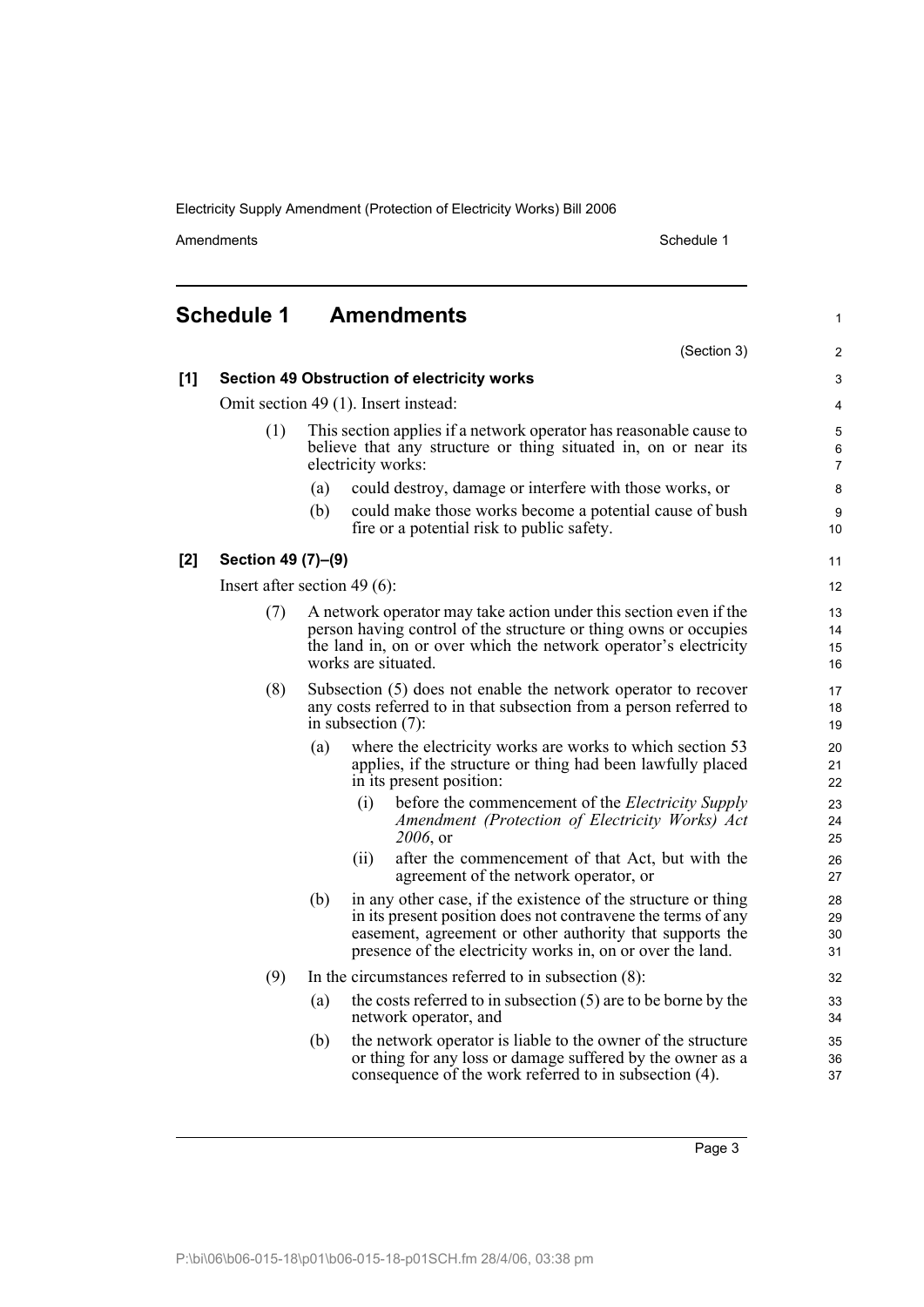Schedule 1 Amendments

|    |     | Insert after section 52:                                                                                                                                                                                                                                                                                                                                                                          |
|----|-----|---------------------------------------------------------------------------------------------------------------------------------------------------------------------------------------------------------------------------------------------------------------------------------------------------------------------------------------------------------------------------------------------------|
| 53 |     | Protection of certain electricity works                                                                                                                                                                                                                                                                                                                                                           |
|    | (1) | This section applies to all electricity works that, immediately<br>before the commencement of the <i>Electricity Supply Amendment</i><br>(Protection of Electricity Works) Act 2006, were situated in, on<br>or over land not owned by the network operator having control of<br>those works, whether or not their presence, operation or use is<br>supported by an agreement or other authority: |
|    |     | including any electricity works that,<br>(a)<br>since that<br>commencement, have been erected or installed on the<br>same site for the purpose of repairing, replacing,<br>modifying or upgrading those works, and                                                                                                                                                                                |
|    |     | excluding any electricity works whose presence in, on or<br>(b)<br>over the land is supported by a registered easement in<br>favour of the network operator.                                                                                                                                                                                                                                      |
|    | (2) | No action by the owner or occupier of the land lies against the<br>network operator by reason of:                                                                                                                                                                                                                                                                                                 |
|    |     | the presence in, on or over the land of electricity works to<br>(a)<br>which this section applies, or                                                                                                                                                                                                                                                                                             |
|    |     | the operation or use of electricity works to which this<br>(b)<br>section applies that are present in, on or over the land,<br>and, as between the owner or occupier of the land and the<br>network operator, the presence of those works, and their<br>operation and use, are taken to be lawful for all purposes.                                                                               |
|    | (3) | Nothing in subsection (2) relieves a person from any civil<br>liability for negligence (as defined by section 5 of the <i>Civil</i><br>Liability Act 2002) to which the person becomes subject as a<br>consequence of the way in which any electricity works to which<br>this section applies are operated or used, are maintained,<br>repaired, replaced, modified or upgraded or are removed.   |
|    | (4) | In this section, <i>registered easement</i> means an easement that is<br>registered:                                                                                                                                                                                                                                                                                                              |
|    |     | in the Register kept under the Real Property Act 1900, in<br>(a)<br>the case of land under the provisions of that Act, or                                                                                                                                                                                                                                                                         |
|    |     | in the General Register of Deeds kept under the<br>(b)<br>Conveyancing Act 1919, in the case of any other land.                                                                                                                                                                                                                                                                                   |